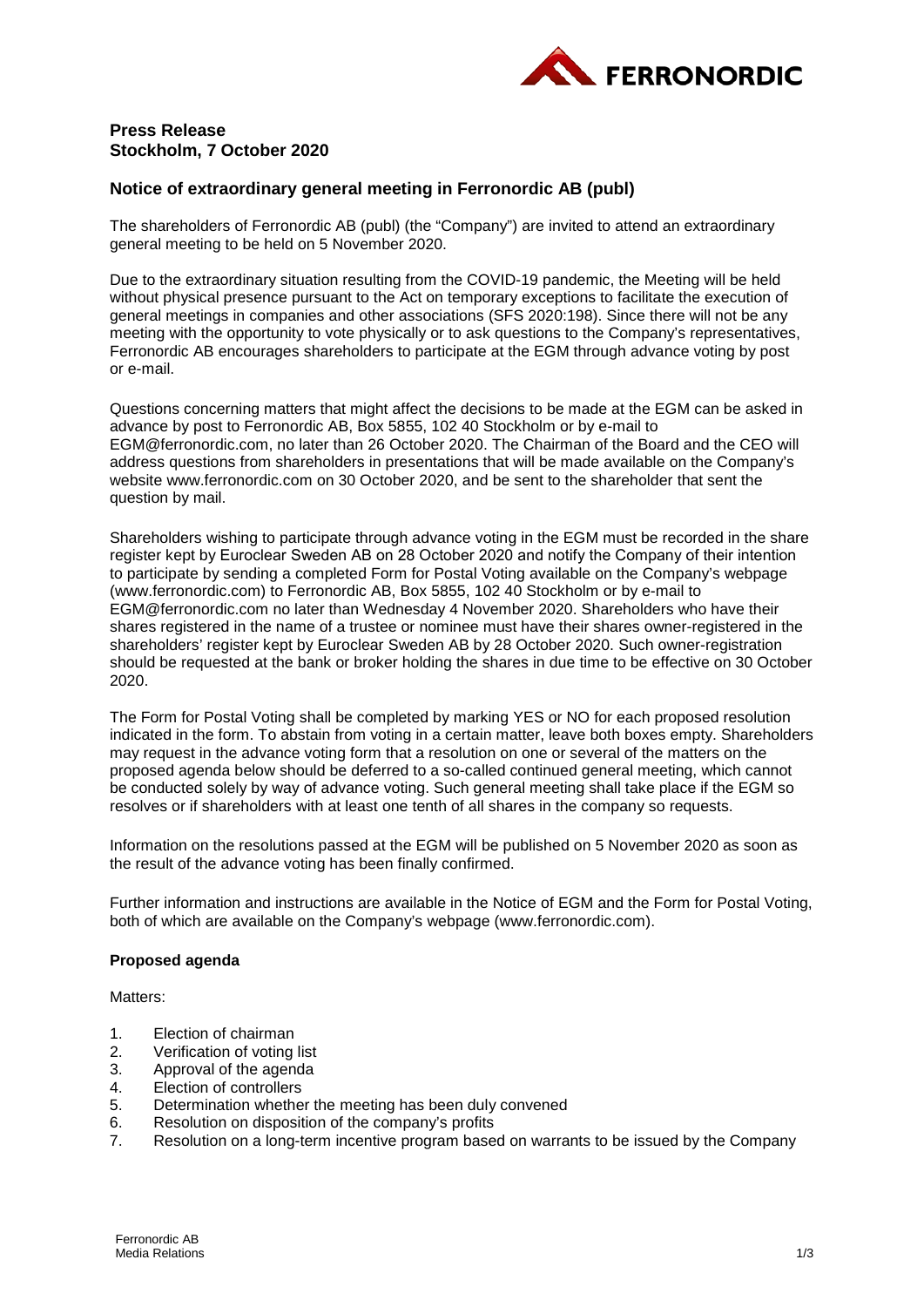

### **Motions**

**Point 1**: The Nomination Committee for the EGM, consisting of Jörgen Olsson (chairman), representing Skandinavkonsult i Stockholm AB, Fredrik Liedholm, representing Scandsib Group Ltd., Per-Olof Eriksson, representing employees of the Group, and Jan Dworsky, representing Swedbank Robur, proposes Staffan Jufors as chairman of the meeting.

**Point 2:** The voting list proposed for approval under this point on the agenda is the voting list drawn up by Euroclear Sweden AB on behalf of the company based on the EGM's share register and advance votes received, as verified and recommended by the persons approving the minutes of the EGM.

**Point 4:** Anna Svensson (East Capital) and Gustaf Lindskog, or if one or both of them are prevented, the person or persons instead appointed by the Election Committee, are proposed to be elected to approve the minutes of the EGM together with the Chairman. The task of approving the minutes of the EGM also includes verifying the voting list and that the advance votes received are correctly stated in the minutes of the EGM.

**Point 6:** Distributable profits available for distribution by the meeting amount to SEK 239 850 957. The Board proposes a dividend of SEK 4.25 per share, corresponding to a total distribution of SEK 61 762 845. The record date for the dividend would be 9 November 2020. Should the EGM decide in accordance with the proposal, payments would be made around 12 November 2020 through Euroclear Sweden AB. The remaining available distributable profit amounts to SEK 178 128 156.

**Point** 7: To further align the long-term interests between the Company and its shareholders with those of the senior management and also to be able to offer competitive terms to attract and retain senior management, the Board proposes to introduce a long-term incentive program under which the Company would issue a maximum of 392 768 warrants to be distributed between approximately 30 persons forming the senior management of the Company and its subsidiaries. Each warrant entitles the participant to subscribe for one ordinary share of the Company at the earliest three-years after the warrant was issued.

The market value of the warrant at the time of transfer to the participants will be determined by an independent financial advisor. As an indication, on the proposed terms and in the current market, the value of each warrant as calculated by the Company's independent financial advisor on the basis of Black and Scholes option pricing model is estimated at approximately SEK 8.80. Each participant will purchase his or her warrants at a price equal to the estimated fair market value but in order to diminish the risk that the total financial outcome would be negative for the participants, each participant will receive a compensation from the Group-entity in which each participant is employed that net of tax covers 80% of the cost for acquiring the warrants under the program. The remaining 20% of the cost for acquiring the warrants will be borne by the participants.

Subscription of shares is to be done against cash payment to the Company of a strike price equal to 135% of the volume-weighted average share price during the 10 trading days immediately preceding the date of valuation of the Warrants. Assuming full allotment and consequent subscription, the Company's equity would increase with approximately MSEK 85. Participation in the program and subsequent subscription requires that a participant remains an employee of the Company or its subsidiaries.

It is the Board's intention to repeat this program during 2021 and 2022. Each year's program is however independent from other programs and will be presented as such to the Company's General Assembly.

The maximum EPS/DPS dilution as a result of full subscription of shares under this proposed program is 2.6%. The program is expected to have only a marginal effect on the company's important key ratios.

The major costs for the Company including its subsidiaries consists of the tax and social fees connected to paying compensation to the participants covering the price to be paid for the warrants by the